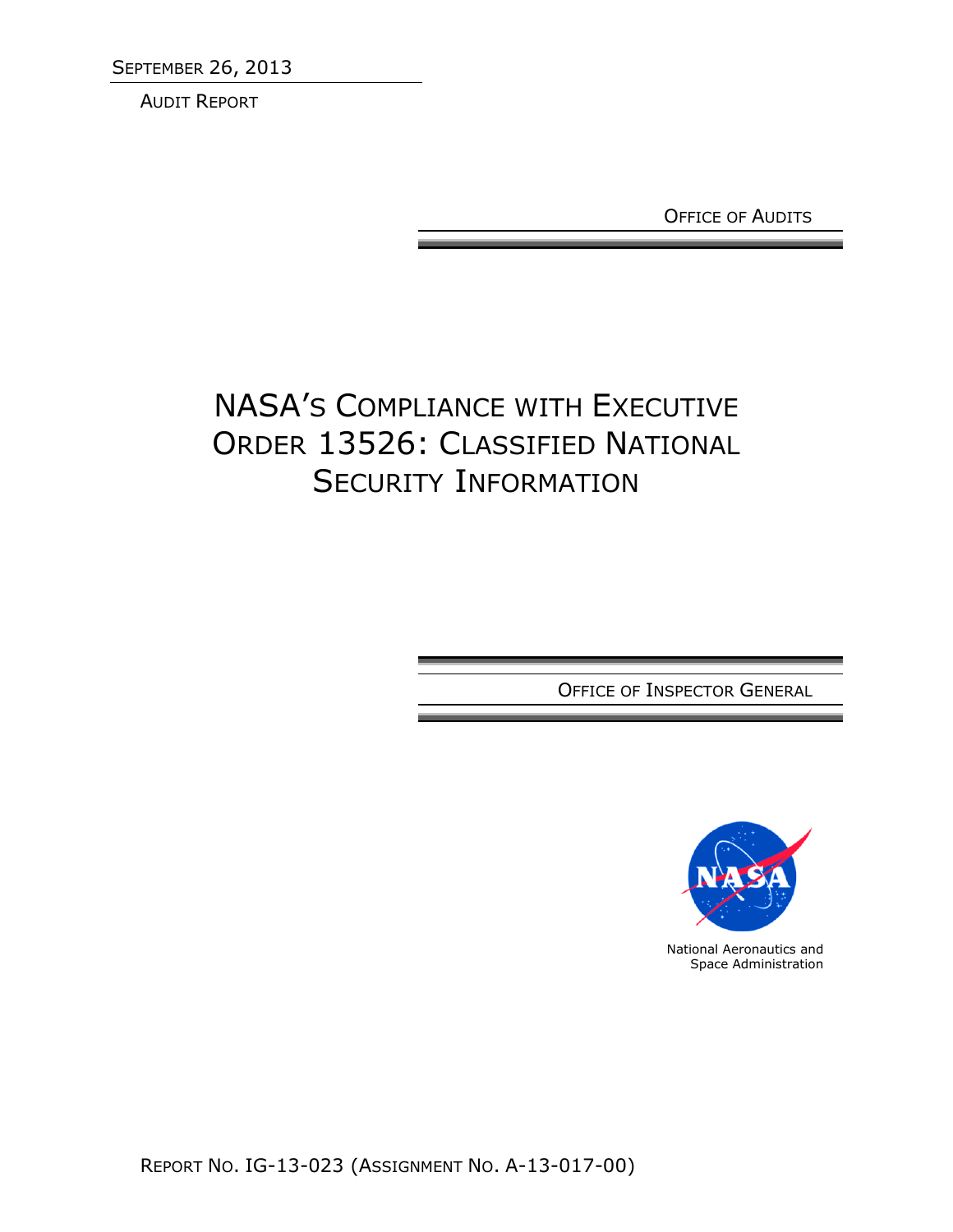Final report released by:

RIKMA

Paul K. Martin Inspector General

# Acronyms

| CIGIE      | Council of the Inspectors General on Integrity and Efficiency |
|------------|---------------------------------------------------------------|
| CFR        | Code of Federal Regulations                                   |
| DOD        | Department of Defense                                         |
| FY         | Fiscal Year                                                   |
| <b>NPR</b> | <b>NASA Procedural Requirements</b>                           |
| OIG        | Office of Inspector General                                   |
| <b>OCA</b> | Original Classification Authority                             |
| <b>OPS</b> | Office of Protective Services                                 |
|            |                                                               |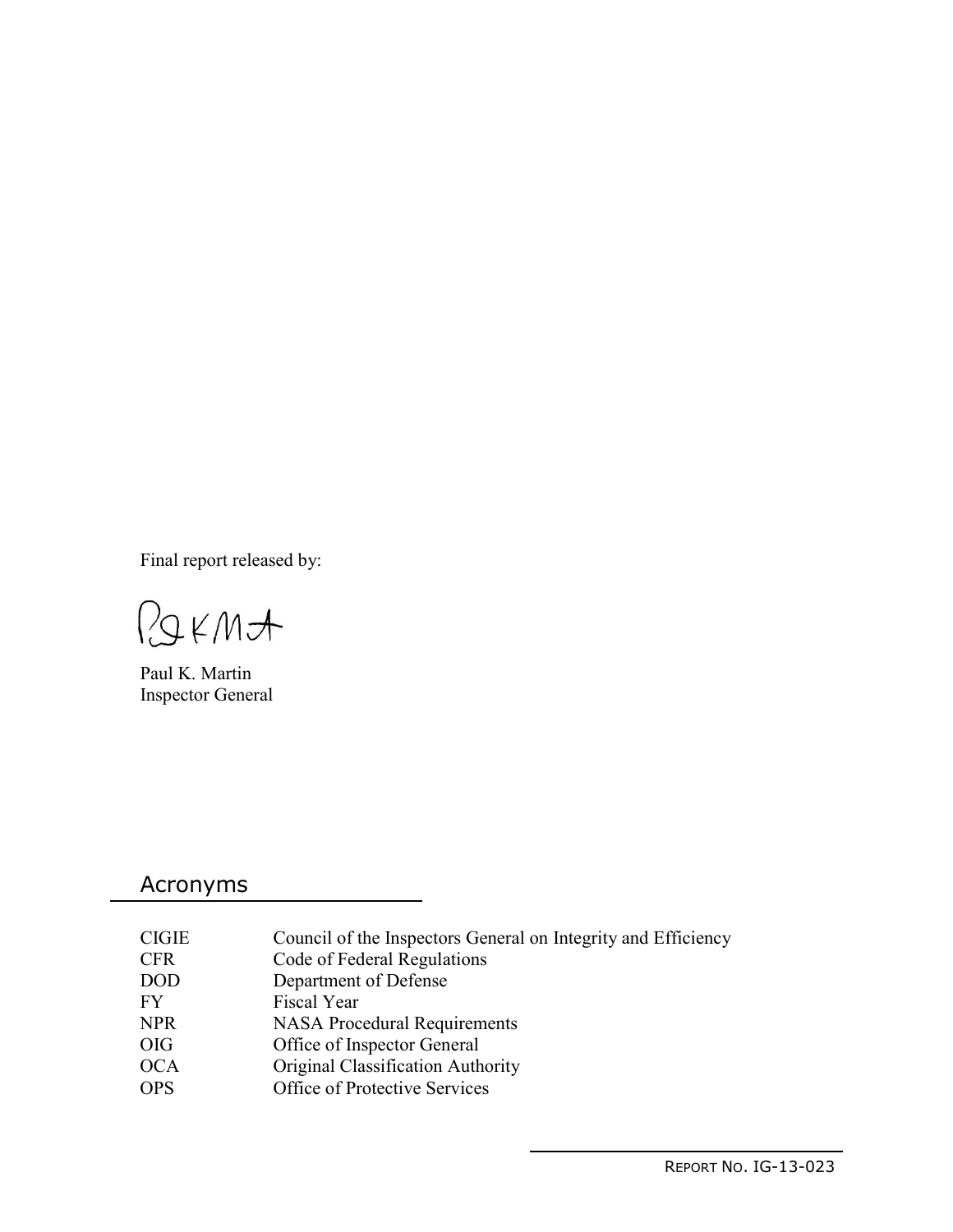# **OVERVIEW**

# NASA'S COMPLIANCE WITH EXECUTIVE ORDER 13526: CLASSIFIED NATIONAL SECURITY INFORMATION

The Issue

In December 2009, the President signed Executive Order 13526, "Classified National Security Information" (Order), to reform the security classification and declassification processes.<sup>1</sup> The Order was intended to produce greater openness and transparency in the Government's classification and declassification programs while maintaining the Government's legitimate interests to protect certain information from unauthorized disclosure.

Public Law 111-258, "Reducing Over-Classification Act" of 2010, requires the Inspector General of each Federal department or agency with an employee who is authorized to make original classifications to assess agency compliance with the Order. $2$  In response to the Act, we (1) assessed whether NASA has adopted, followed, and effectively administered classification policies, procedures, rules, and regulations and (2) identified policies, procedures, rules, regulations, or management practices that may be contributing to misclassification of material at the Agency. In accordance with the Act, we will conduct a second evaluation by September 30, 2016, to review the actions NASA takes in response to this review. Details on the scope and methodology for our review can be found in Appendix A.

# Results

NASA has adopted classification policies and issued regulations that comply with security classification reform requirements. Specifically, NASA has established procedural requirements for the proper implementation and management of a uniform system for classifying, accounting for, safeguarding, and declassifying national security information under its control. However, while the Agency's procedures meet Federal requirements, its implementing directive does not require Agency personnel with classification authority to receive all necessary training. Additionally, we found instances in which Agency personnel were not consistently following these NASA policies. Specifically, we found classified documents that were improperly marked,

 $\overline{1}$ 1 Classified national security information or classified information means information that has been determined pursuant to Executive Order 13526 or any predecessor order to require protection against unauthorized disclosure. Classification means the act or process by which information is determined to be classified information. Declassification means the authorized change in the status of information from classified information to unclassified information.

<sup>&</sup>lt;sup>2</sup> "Reducing Over-Classification Act" of 2010, Public Law 111-258, 111th Congress (October 7, 2010).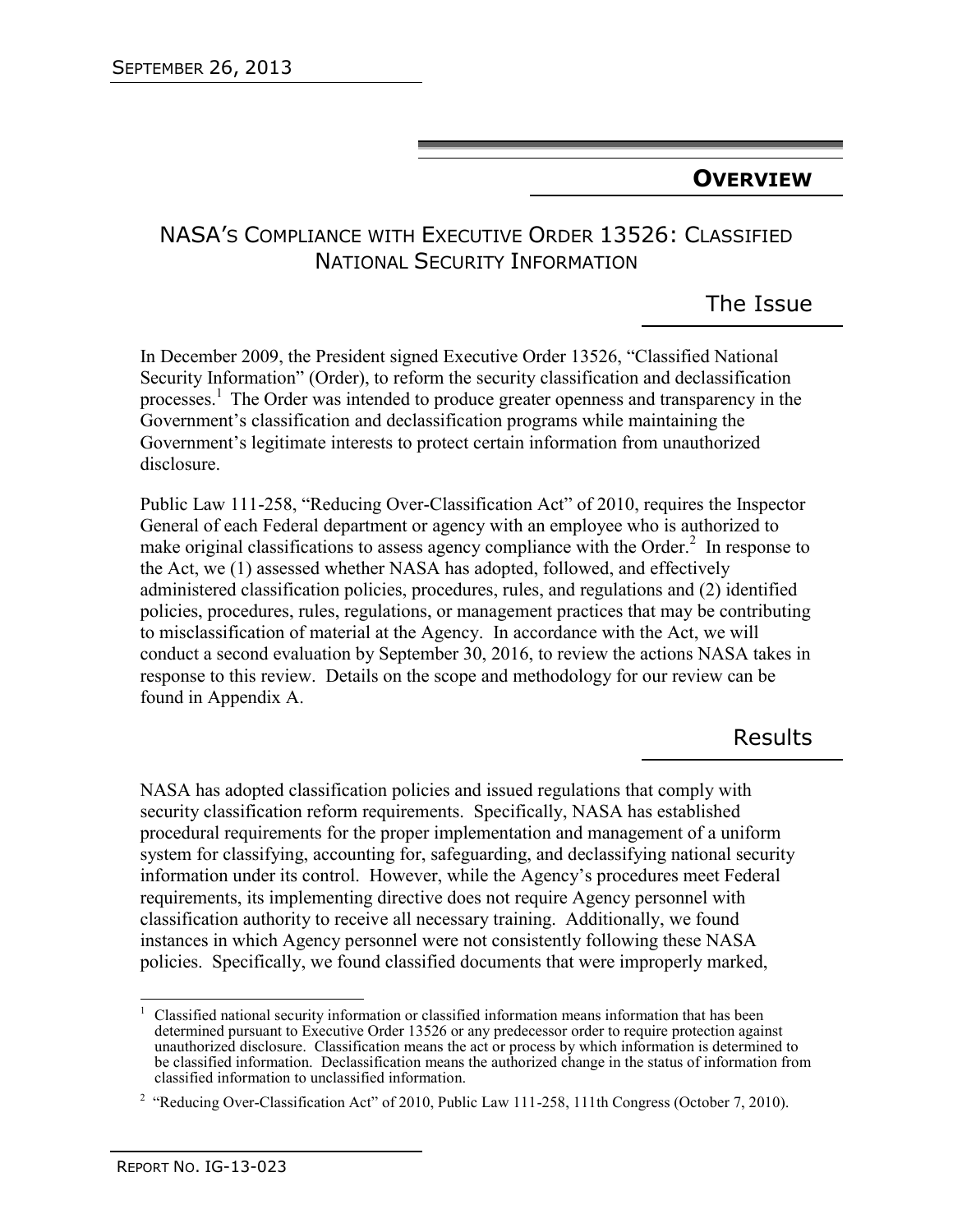training requirements that were not met, and self-inspections that were not fully implemented. Although these deficiencies were relatively minor in nature, failure to comply with these requirements increases the risk that personnel may inadvertently misclassify material.

# Management Action

We recommended that the NASA Assistant Administrator for Protective Services revise NASA's classification implementing policy so it is consistent with the Order. In addition, we recommended the Assistant Administrator ensure that persons with classification authority receive all required training and the Agency's self-inspection program identifies and mitigates future occurrences of marking and training deficiencies.

In response to our draft report, the Assistant Administrator for Protective Services concurred with our recommendations. Specifically, the Office of Protective Services (OPS) agreed to revise NASA policy to clarify that individuals who apply derivative classification markings must receive the required training prior to classifying any information. Additionally, the Assistant Administrator will issue an interim policy to all Centers containing the revised mandatory requirements. Further, to improve the Agency's self-inspection program OPS will formalize criteria for annual Center self-inspections, provide self-inspection sheets for tracking purposes, and measure the Centers' progress as part of the Integrated Security Functional Reviews. We consider the proposed actions to be responsive and will close the recommendations upon completion and verification of the corrective actions. Management's full response is reprinted in Appendix B.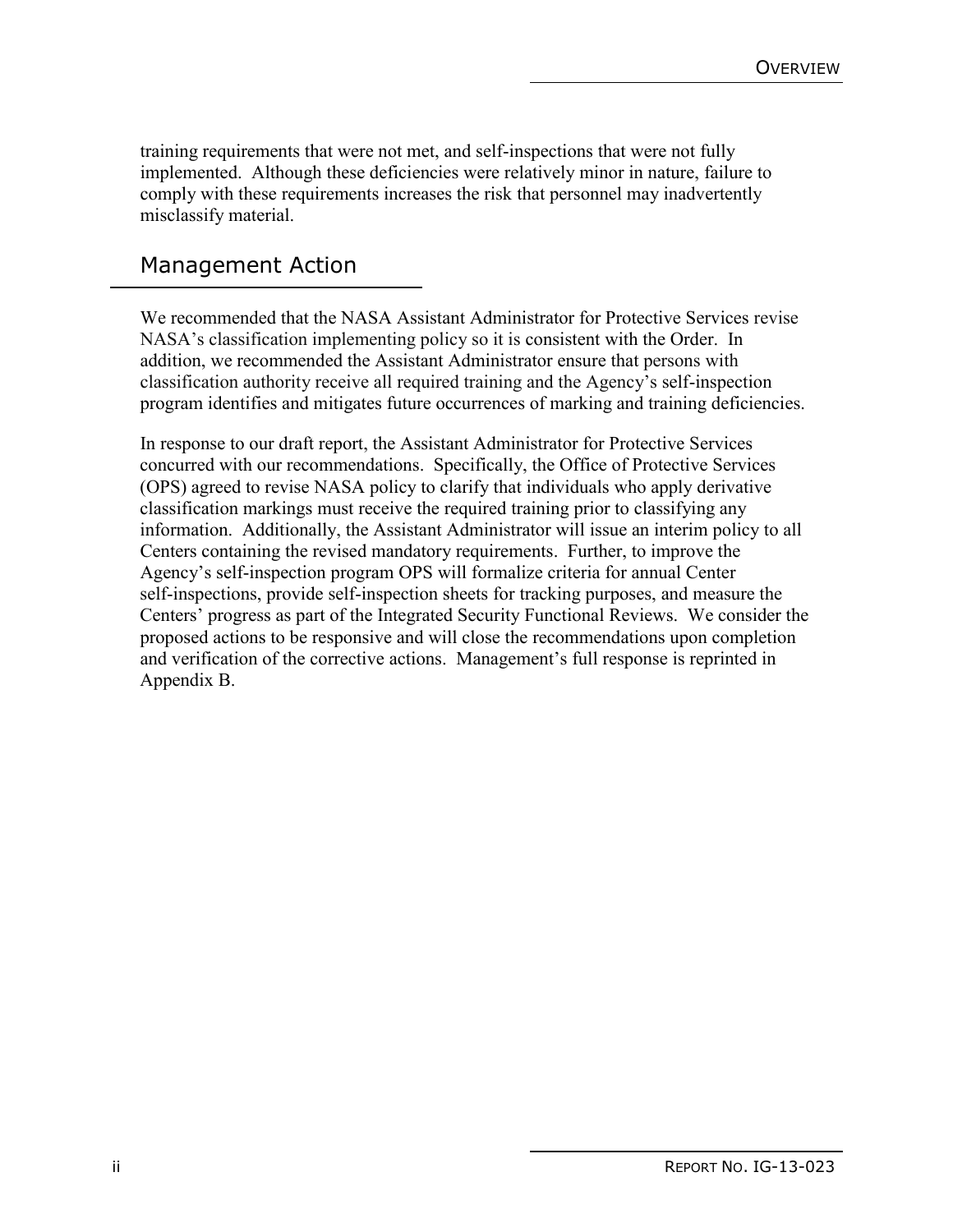# **CONTENTS**

| INTRODUCTION                                                                                                                                                                                  |    |
|-----------------------------------------------------------------------------------------------------------------------------------------------------------------------------------------------|----|
|                                                                                                                                                                                               |    |
|                                                                                                                                                                                               |    |
|                                                                                                                                                                                               |    |
| <b>RESULTS</b>                                                                                                                                                                                |    |
| NASA's Policies Comply with Requirements of Executive<br>Order 13526<br><u> 2000 - Jan James James James James James James James James James James James James James James James James Ja</u> | 4  |
| NASA Does Not Consistently Follow Federal Requirements for<br>Classifying National Security Information _____________________                                                                 | 6  |
| <b>APPENDIX A</b>                                                                                                                                                                             |    |
|                                                                                                                                                                                               | 11 |
|                                                                                                                                                                                               |    |
|                                                                                                                                                                                               | 12 |
| <b>APPENDIX B</b>                                                                                                                                                                             |    |
|                                                                                                                                                                                               | 13 |
| <b>APPENDIX C</b>                                                                                                                                                                             |    |
|                                                                                                                                                                                               | 15 |
|                                                                                                                                                                                               |    |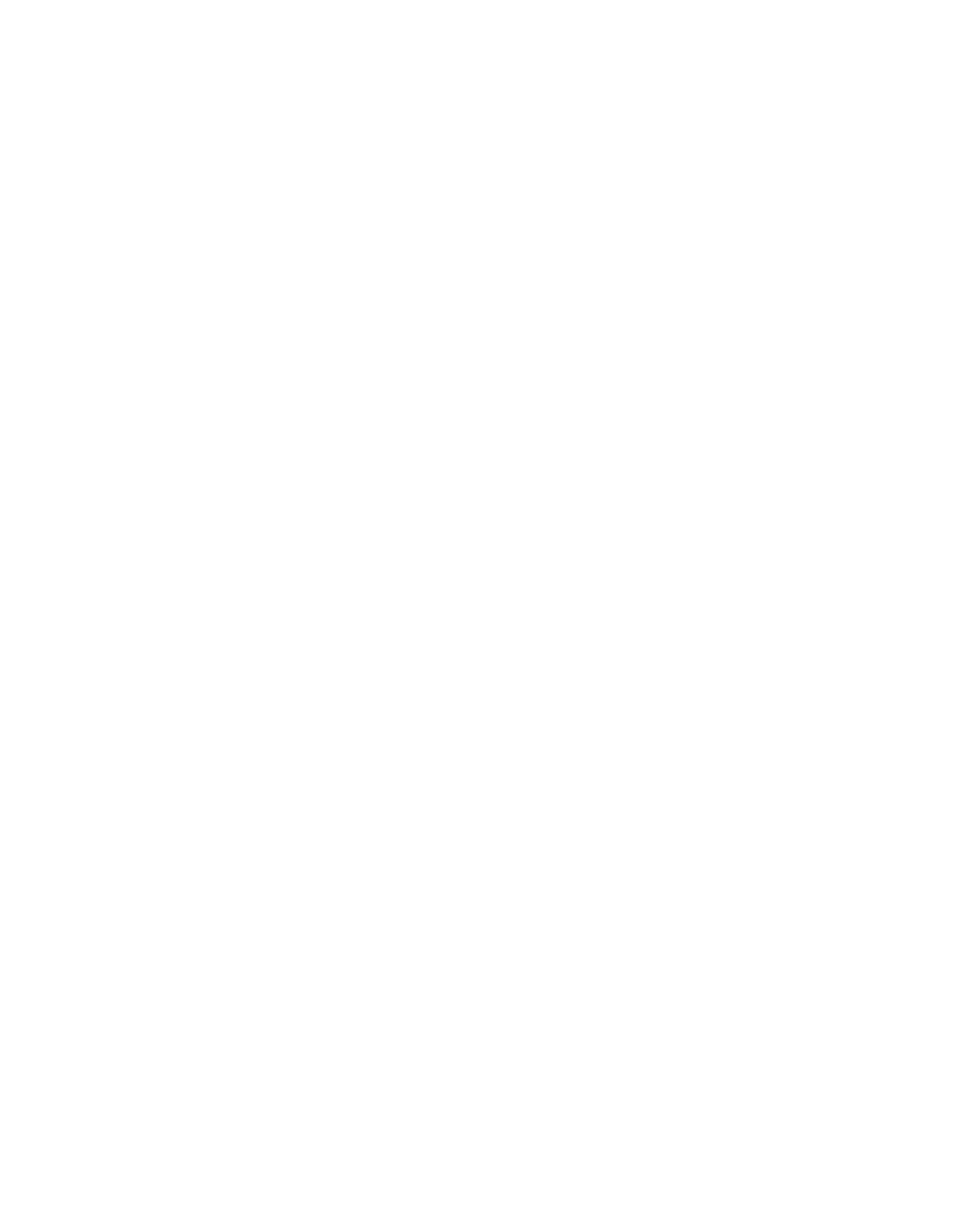# **INTRODUCTION**

# **Background**

The over-classification of information can interfere with accurate, actionable, and timely information sharing; increase the cost of information security; and needlessly limit stakeholder and public access to information. Executive Order 13526, "Classified National Security Information" (Order), was intended to ensure greater openness and transparency in Federal classification and declassification programs while maintaining the legitimate interests of the United States in protecting certain information from unauthorized disclosure. In June 2010, the Information Security Oversight Office (Oversight Office) published guidance to assist agencies in implementing the Order and to provide direction related to classifying, downgrading, declassifying, and safeguarding national security information.<sup>3</sup> This guidance included rules for:

- classification, declassification, and marking principles;
- safeguarding classified information;
- agency security education and training programs;
- agency self-inspection programs; and
- reporting requirements. $4$

Classified information must be marked appropriately to indicate its status. The three classification levels are:

- *Top Secret* as determined by the original classification authority, the unauthorized disclosure of such information could reasonably be expected to cause *exceptionally grave damage* to national security.
- *Secret* as determined by the original classification authority, the unauthorized disclosure of such information could reasonably be expected to cause *serious damage* to national security.

 $\overline{\phantom{a}}$ 3 The Oversight Office, a component of the National Archives and Records Administration, is responsible to the President for policy and oversight of the Government-wide security classification system and the National Industrial Security Program. Specifically, the Oversight Office's Classification Management Staff develops security classification policies for classifying, declassifying, and safeguarding national security information.

<sup>4</sup> 32 Code of Federal Regulations (CFR) Parts 2001 and 2003, "Classified National Security Information: Final Rule" (2010).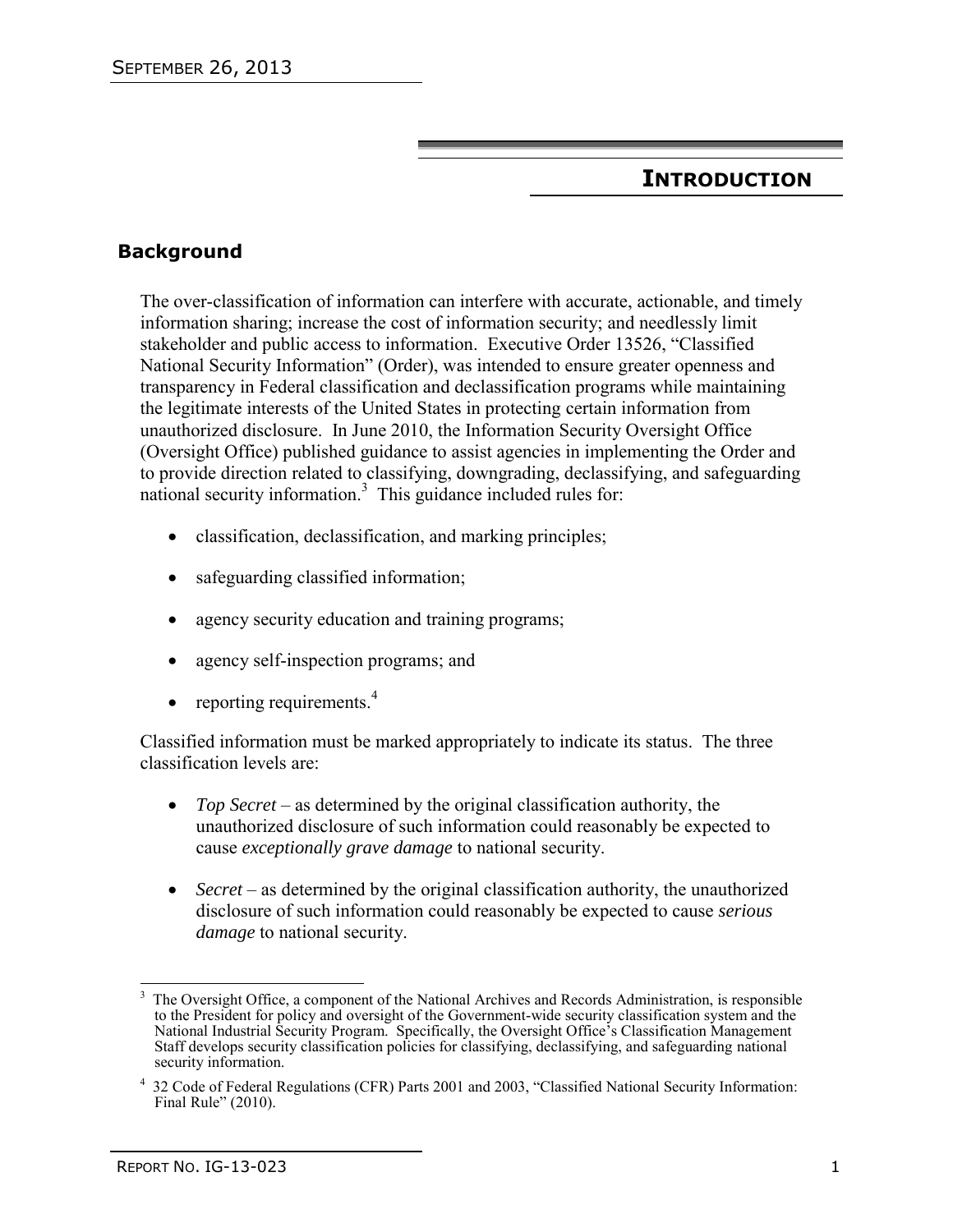*Confidential* – as determined by the original classification authority, the unauthorized disclosure of such information could reasonably be expected to cause *damage* to national security.

**Over-Classification**. The Order defines over-classification as classification of information that does not meet one or more of the following standards:

- an original classification authority (OCA) has classified the information;<sup>5</sup>
- the information is owned by, produced by or for, or under the control of the U.S. Government;
- $\bullet$  the information falls within one or more of seven categories of information;  $\delta$  and
- the original classification authority determines that the unauthorized disclosure of the information reasonably could be expected to result in damage to national security and the original classification authority is able to identify or describe the damage.

**Original and Derivative Classification Actions.** Information may be classified either originally or derivatively. Original classification means an initial determination that information requires, in the interest of the national security, protection against unauthorized disclosure. Derivative classification means incorporating, paraphrasing, restating, or generating in new form information that is already classified, and marking the newly developed material consistent with the classification markings that apply to the source information. Derivative classification includes the classification of information based on classification guidance. The duplication or reproduction of existing classified information is not derivative classification.

Persons who reproduce, extract, or summarize classified information or who apply classification markings derived from source material or as directed by a classification guide, need not possess original classification authority. Information may be derivatively classified from a source document or documents or based on a classification guide.<sup>7</sup>

 $\overline{\phantom{a}}$ 5 Original classification authority means an individual authorized in writing by the President, the Vice President, or by agency heads or other officials designated by the President, to classify information in the first instance.

 $6$  These categories are: (1) military plans, weapons systems, or operations; (2) foreign government information; (3) intelligence activities; (4) foreign relations or foreign activities of the United States; (5) scientific, technological, or economic matters relating to the national security; (6) U.S. Government programs for safeguarding nuclear materials or facilities; (7) vulnerabilities or capabilities of systems, installations, infrastructures, projects, plans, or protection services relating to the national security; or (8) the development, production, or use of weapons of mass destruction.

<sup>7</sup> Source document means an existing document containing classified information that is incorporated, paraphrased, restated, or generated in new form into a new document. Classification guide means a documentary form of classification guidance issued by an original classification authority that identifies the elements of information regarding a specific subject that must be classified and establishes the level and duration of classification for each such element.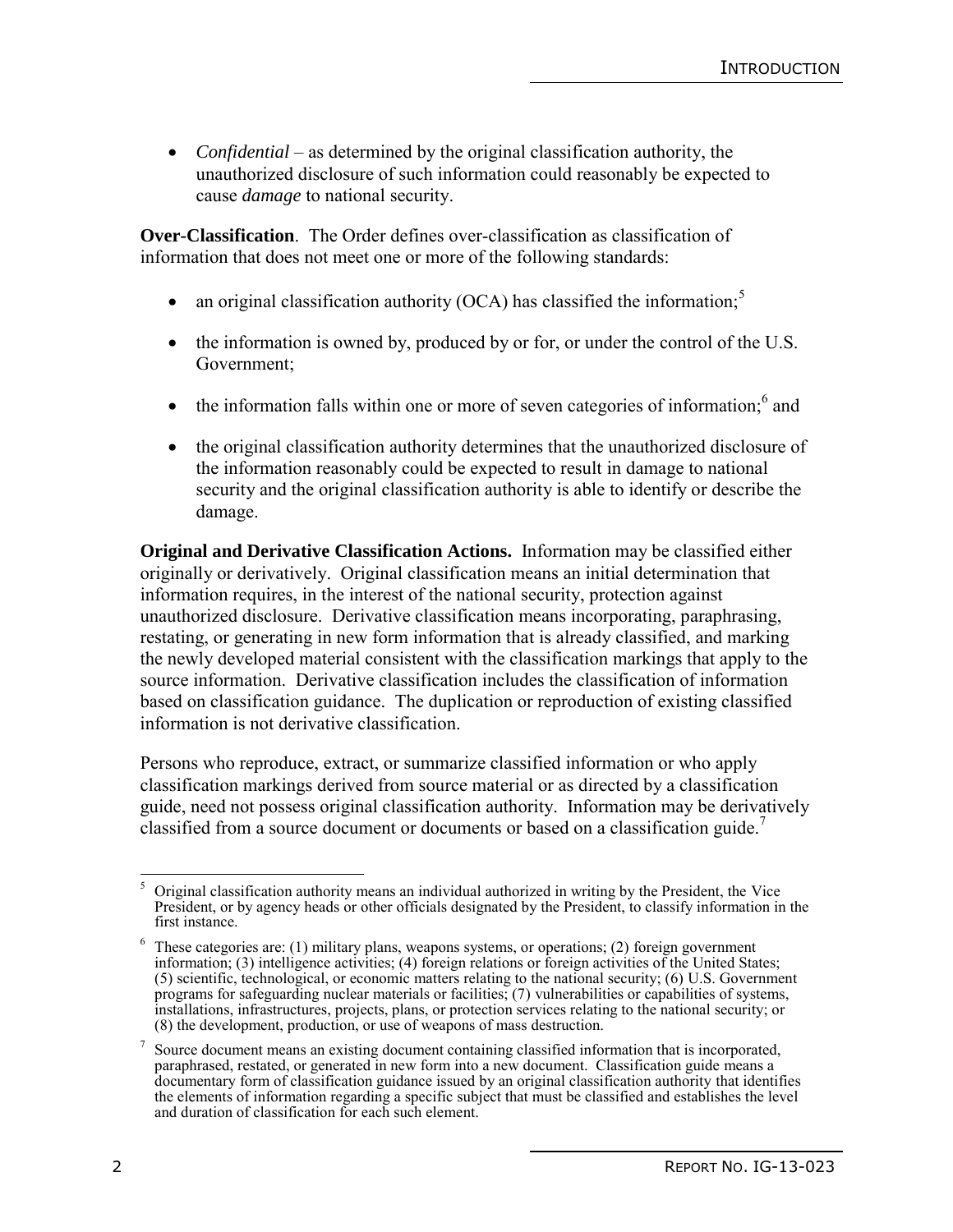# **Objectives**

Pursuant to the "Reducing Over-Classification Act" of 2010, the NASA Office of Inspector (OIG) evaluated NASA's system for classifying, safeguarding, and declassifying national security information. Our objectives were to:

- assess whether applicable classification policies, procedures, rules, and regulations have been adopted, followed, and effectively administered within NASA; and;
- identify policies, procedures, rules, regulations, or management practices that may be contributing to persistent misclassification of material within NASA.

See Appendix A for details of the evaluation's scope and methodology, our review of internal controls, and a list of prior coverage.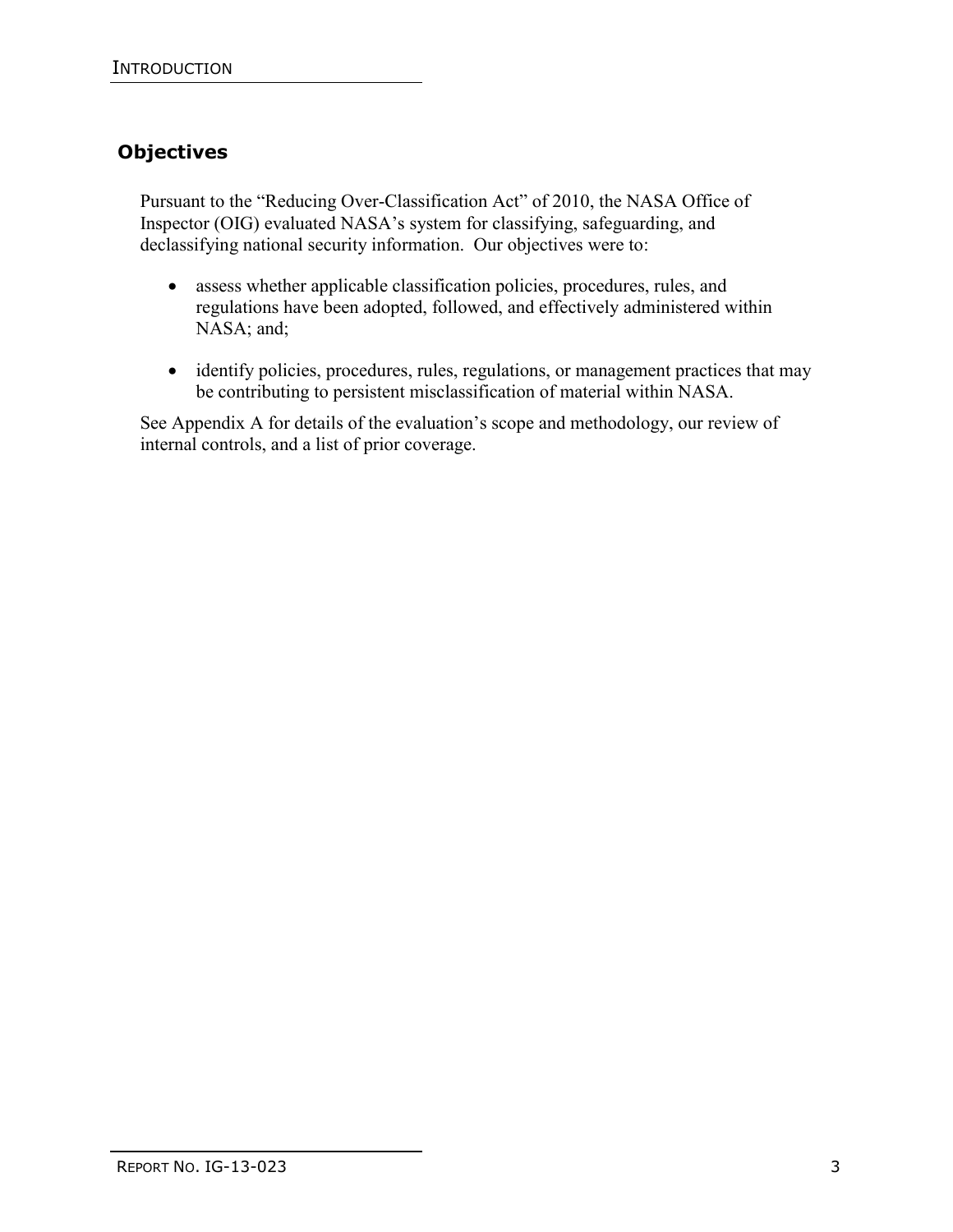# **NASA'S POLICIES COMPLY WITH REQUIREMENTS OF EXECUTIVE ORDER 13526**

NASA has adopted classification policies and issued regulations that comply with the requirements of Federal security classification reform requirements. Specifically, NASA Procedural Requirements (NPR) 1600.2, "NASA Classified National Security Information," establishes Agency procedures for the proper implementation and management of a uniform system for classifying, accounting, safeguarding, and declassifying national security information generated by or in the possession of NASA. Based on our review of NPR 1600.2, we concluded that NASA complied with Executive Order 13526 and the Oversight Office's implementing directive, 32 CFR Part 2001. The Order sets forth criteria agencies must meet to comply, and, as illustrated in Table 1, NASA met all applicable criteria.

| <b>Table 1: Compliance Summary</b>                                                                                                                                                                        |                      |  |  |  |
|-----------------------------------------------------------------------------------------------------------------------------------------------------------------------------------------------------------|----------------------|--|--|--|
| <b>Criteria for Compliance</b>                                                                                                                                                                            | <b>Criteria Met?</b> |  |  |  |
| Does the NPR cite Executive Order 13526 and 32 CFR,<br>Part 2001 for authorizing NASA Classified National<br>Security Information Program?                                                                | <b>Yes</b>           |  |  |  |
| Does the NPR require the senior agency official to direct<br>and administer the program?                                                                                                                  | <b>Yes</b>           |  |  |  |
| Does the NPR cite the classification standards?                                                                                                                                                           | <b>Yes</b>           |  |  |  |
| Are the classification levels provided and only the three<br>levels authorized for use?                                                                                                                   | Yes                  |  |  |  |
| Does the NPR emphasize the 25-year automatic<br>declassification and downgrading of NASA Classified<br>National Security Information?                                                                     | Yes                  |  |  |  |
| Does the NPR require the agency to establish a secure<br>capability to receive information, allegations, or<br>complaints regarding over-classification or incorrect<br>classification within the agency? | <b>Yes</b>           |  |  |  |
| Does the agency submit annual Standard Form 311 to<br>Information Security Oversight Office?                                                                                                              | Yes                  |  |  |  |

Source: NASA OIG's review of NPR 1600.2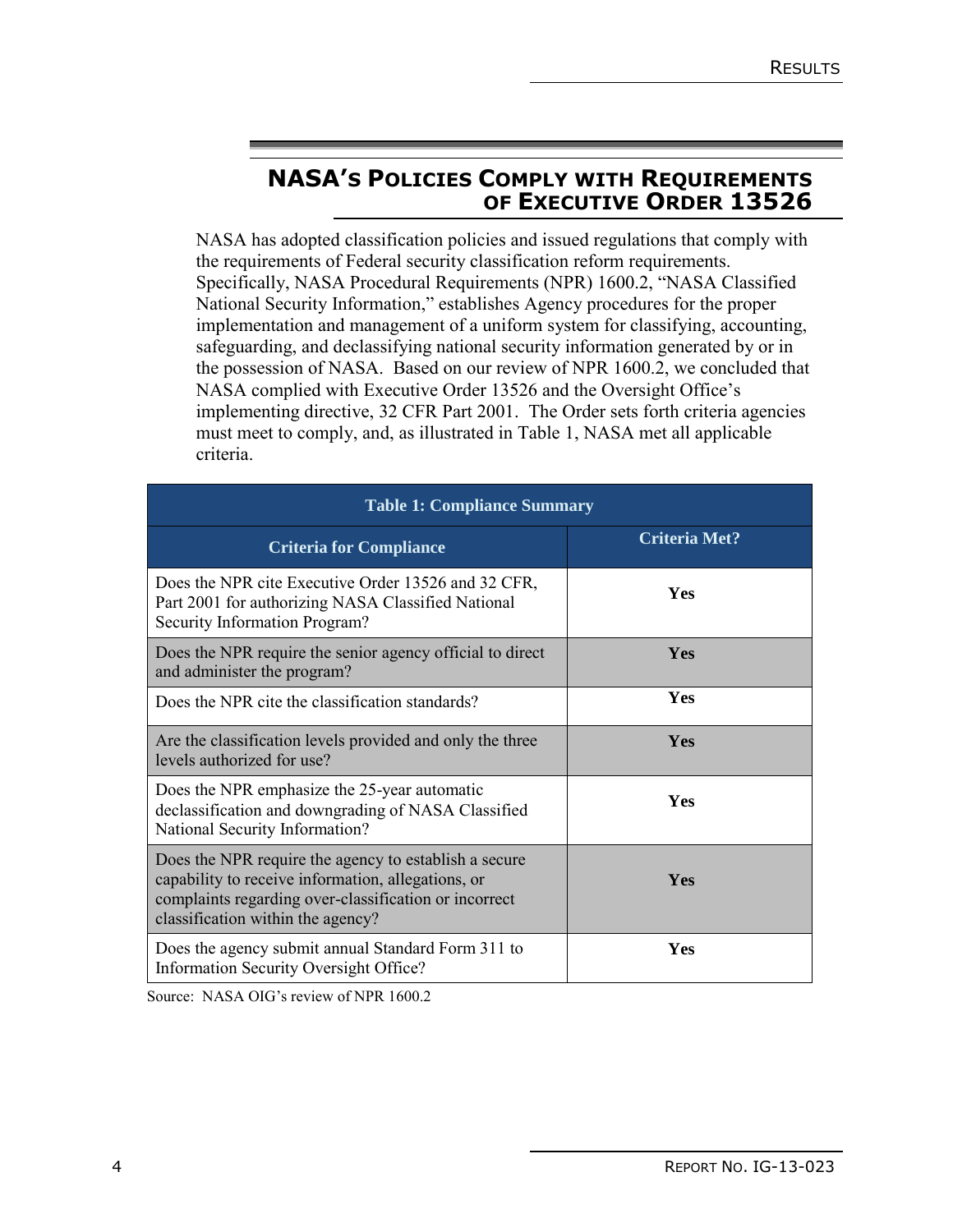The Assistant Administrator for Protective Services is the Senior Agency Official responsible for providing direction, oversight, and implementation guidance for NASA's information security program.<sup>8</sup> Further, individual Center Directors are responsible, through their respective Center Chief of Security, for ensuring proper planning and implementation of the Order and managing classified information and material under the jurisdiction and custody of their respective Centers.

**NASA's Classification Activity.** As required by the Order and the implementing directive, NASA submits annual reports on original and derivative classification decisions made by its personnel, declassification activities, and any classification guides it creates or uses.<sup>9</sup> Four positions at NASA possess original classification authority: the Administrator, Deputy Administrator, Associate Administrator, and Assistant Administrator for Protective Services.

For fiscal years (FY) 2010 through 2012, NASA reported making no original classification decisions. However, during that period, 59,284 derivative classification decisions were made Agency-wide – 390 Top Secret, 58,795 Secret, and 99 Confidential.<sup>10</sup> NASA Office of Protective Services (OPS) officials told us that the majority of the 59,284 classification decisions made across the Agency for FYs 2010, 2011, and 2012 related to Sensitive Compartmented Information or Special Access Program documents.<sup>11</sup> In addition, the Agency reported declassifying 938 pages of information as a result of mandatory declassification reviews, 40,872 pages by automatic declassification, and 200 pages as a result of systematic declassification reviews.<sup>12</sup>

 $\overline{\phantom{a}}$ 8 Aeronautics and Space Information Security Program, 14 CFR Part 1203-Information Security Program, Executive Order 13526.

<sup>9</sup> *Agency Security Classification Management Program Data* (Standard Form 311).

 $10$  Approximately 98 percent of these decisions were made by personnel assigned to NASA Headquarters.

 $11$  Sensitive Compartmented Information is a classification level for information, generally intelligence-related, requiring security clearances and physical or procedural security measures above those established for collateral classified information or Special Access Program information. Special Access Program means any program established and approved under Executive Order Number 13526 that imposes need-to-know or access controls beyond those normally required for access to collateral Top Secret, Secret, or Confidential information.

<sup>&</sup>lt;sup>12</sup> Mandatory declassification review means the review for declassification of classified information in response to a request for declassification that meets the requirements under section 3.5 of the Order. Automatic declassification means the declassification of information based solely upon the occurrence of a specific date or event as determined by the OCA or the expiration of a maximum timeframe for duration of classification established under the Order. Systematic declassification review means the review for declassification of classified information contained in records that have been determined by the Archivist (National Archives and Records Administration) to have permanent historical value in accordance with Title 44, U.S. Code.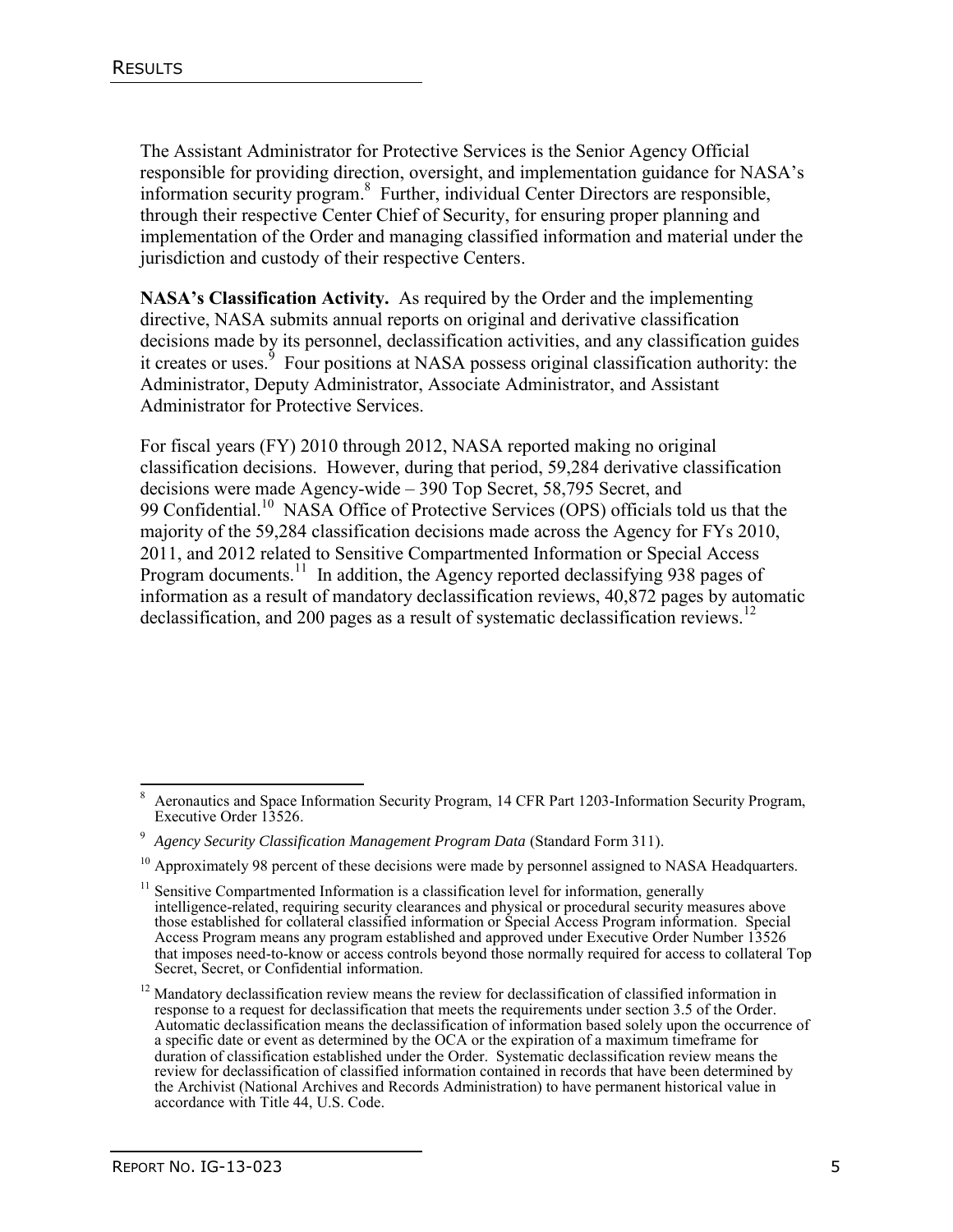**-** 

# **NASA DOES NOT CONSISTENTLY FOLLOW FEDERAL REQUIREMENTS FOR CLASSIFYING NATIONAL SECURITY INFORMATION**

Although NASA's policies and procedures for managing national security information comply with Federal requirements, we found instances where Agency personnel did not consistently follow these policies. Specifically, we found classified documents that were improperly marked, training requirements for classifiers that were not met, and self-inspections that were not fully implemented. Although these deficiencies were relatively minor in nature, failure to comply with them increases the risk that personnel may inadvertently misclassify material.

# **Classified Documents Improperly Marked**

As part of our review, we examined the classification markings on 16 documents NASA personnel derivatively classified and found several minor marking deficiencies. Federal requirements dictate that derivative classification markings shall:

- include the date of origin of the document in a manner that is immediately apparent;
- identify the derivative classifier;
- eliminate the use of the exemption markings on documents created on or after September 22, 2003, and declassify those documents 25 years from date of document creation; and
- include a listing of the source materials on, or attached to, each derivatively classified document when a document is classified derivatively on the basis of more than one source – "*Derived From: Multiple Sources*."

For the 16 documents we examined, we found the following deficiencies:

- 2 documents had no date of origin;
- 3 documents did not identify the derivative classifier;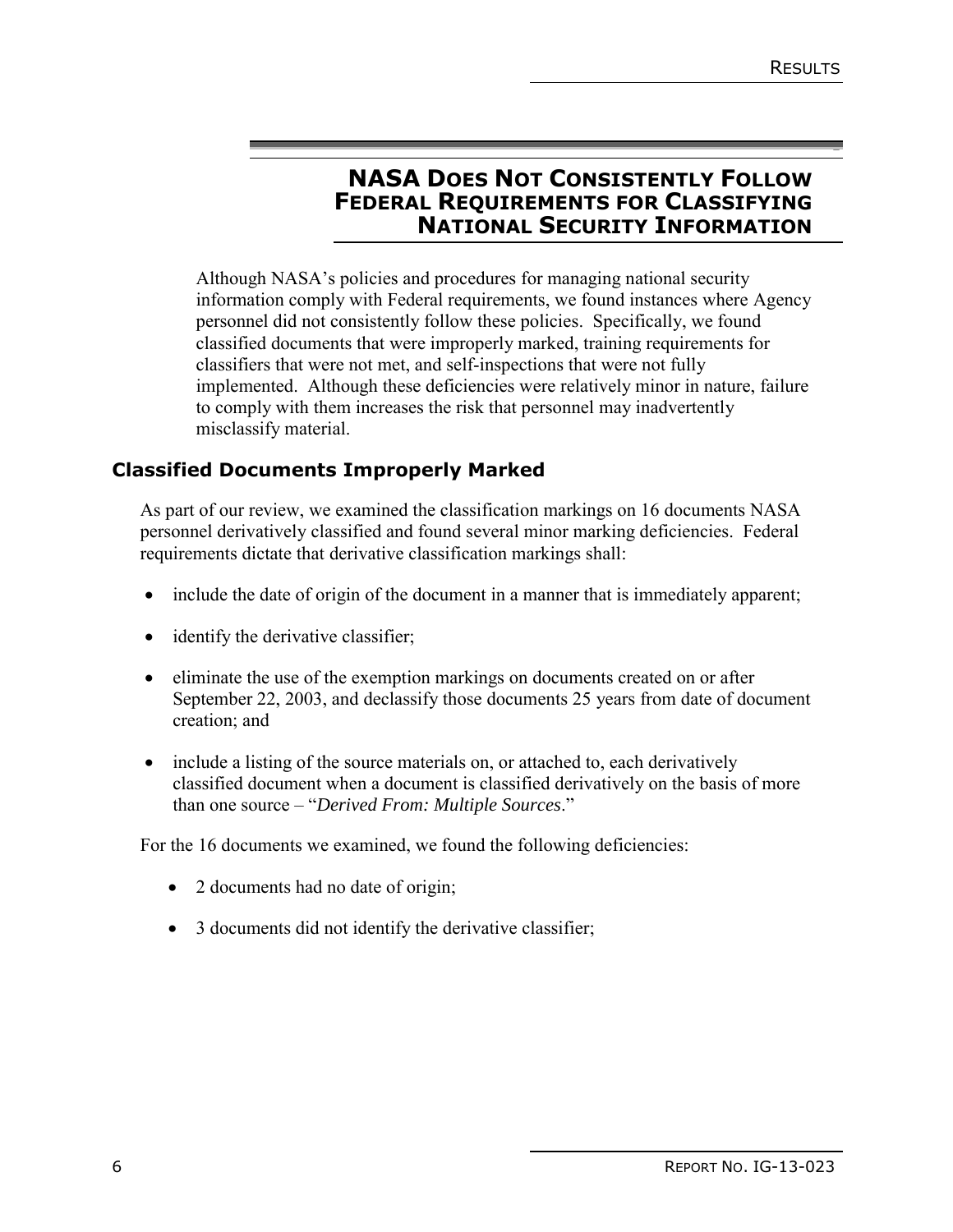- 12 documents, created after September 22, 2003, contained invalid exemption markings on the "*Declassify On*" date line; and <sup>13</sup>
- 1 document –marked "*Derived From: Multiple Sources*" did not include a listing of the source materials.

### **Training Requirements Not Fully Met**

Federal regulations require that all persons with OCA must receive training on proper classification prior to originally classifying information and at least once per year thereafter. Likewise, persons who apply derivative classification markings must receive training in the proper application of the derivative classification principles before derivatively classifying any information and at least once every 2 years thereafter. The regulations state that, at a minimum, the training shall cover the principles of derivative classification, classification levels, duration of classification, identification and markings, classification prohibitions and limitations, sanctions, classification challenges, security classification guides, and information sharing.

During 2012, three of the four NASA OCAs received in-person training. The Deputy Administrator was unavailable for the training, but did not perform any original classification decisions during that period.

We spoke with two NASA employees who had derivatively classified documents during 2012. We found that while both individuals completed the mandatory annual security education training refresher, only one had received specific derivative classification training. In addition, neither individual had received the required bi-annual derivative classification training. Furthermore, we found that NASA policy does not stipulate that employees receive training on derivative classification principles before they classify any information as required by the implementing directive for the Order, the Oversight Office Directive Number 1 (32 CFR Part 2001, "Classified National Security Information").<sup>14</sup>

#### **Self-Inspection Requirements Not Fully Implemented**

We also found that NASA has not fully implemented Federal self-inspection requirements. Federal regulations require that senior agency officials establish and maintain an ongoing self-inspection program that includes regular reviews of

 <sup>13</sup> NASA personnel acknowledged the use of specific exemption categories is no longer a valid declassification marking on documents created on or after September 22, 2003. NASA personnel explained that the "X1" exemption category is a default system function designed by the originators of the NASA investigative management system currently in use to comply with an earlier executive order. In response to our inquiry regarding the use of the "X1" markings, NASA personnel stated that the system administrators for the current investigative management system have been directed to take immediate action to remove the default "X1" markings from the system and comply with current guidance in the implementing directive.

<sup>14</sup> 14 CFR Part 1203.500(d) – *Information Security Program* and NPR 1600.2, Chapter 2.3.2 require individuals who apply derivative classification markings receive training, at least once every 2 years, in the proper application of the derivative classification principles of Executive Order No. 13526, but unlike 32 CFR Part 2001.70(d)(4) do not require training prior to derivatively classifying information.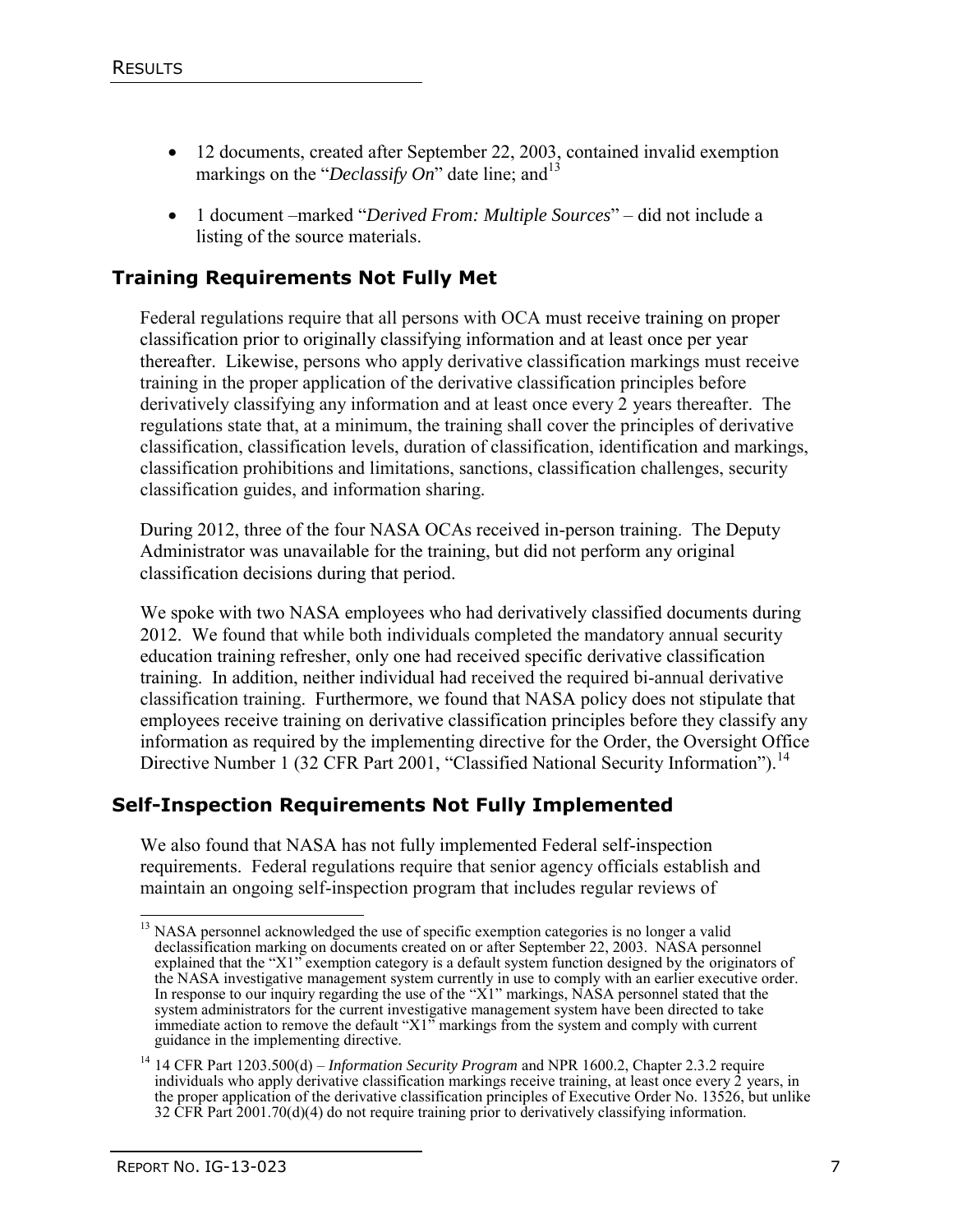representative samples of the Agency's original and derivative classification actions. The self-inspections should evaluate adherence to the principles and requirements of the Federal regulations and the effectiveness of agency programs covering original classification, derivative classification, declassification, safeguarding, security violations, security education and training, and management oversight. The self-inspections must be regular, ongoing, and occur at least annually.<sup>15</sup>

Further, NASA policy requires Center Directors, through their Chiefs of Security, to conduct periodic reviews of NASA organizational units involved with original and derivative classification work to ensure compliance with Federal regulations.<sup>16</sup> Specifically, each Center Protective Services Office is required to conduct audits of select Center organizations on a yearly basis to determine if they are complying with NASA policy.

However, based on summary data provided by OPS, 6 of 12 NASA locations did not report conducting any audits of select organizations during FY 2010 through 2012.<sup>17</sup> Moreover, although OPS conducts functional reviews every 3 years to provide oversight of the Centers' classification activities, we found that the 2012 review did not examine important aspects of NASA's classification program, including whether classified documents were properly marked or whether classifiers were properly trained.

# **Conclusion**

Although NASA has sound policies in place to manage its classified material, improved compliance with its policies regarding marking documents, training classification officials, and performing self-inspections would better position the Agency to ensure that classified national security information is managed in accordance with Executive Order 13526 requirements. This, in turn, would better ensure that NASA is acting in accordance with Federal guidelines that seek greater openness and transparency in agency classification and declassification programs.

 <sup>15</sup> 32 CFR Part 2001.60(a)(b)(c)(d).

<sup>&</sup>lt;sup>16</sup> Center Chief of Security means the senior Center official responsible for management of the Center's security program.

<sup>&</sup>lt;sup>17</sup> Kennedy Space Center, Glenn Research Center, Langley Research Center, Dryden Flight Research Center, Johnson Space Center, and Marshall Space Flight Center provided reports of annual audits. Conversely, Goddard Space Flight Center, Stennis Space Center, White Sands Test Facility, NASA Headquarters, Jet Propulsion Laboratory and Ames Research Center did not provide any reports of annual audits of select organizations.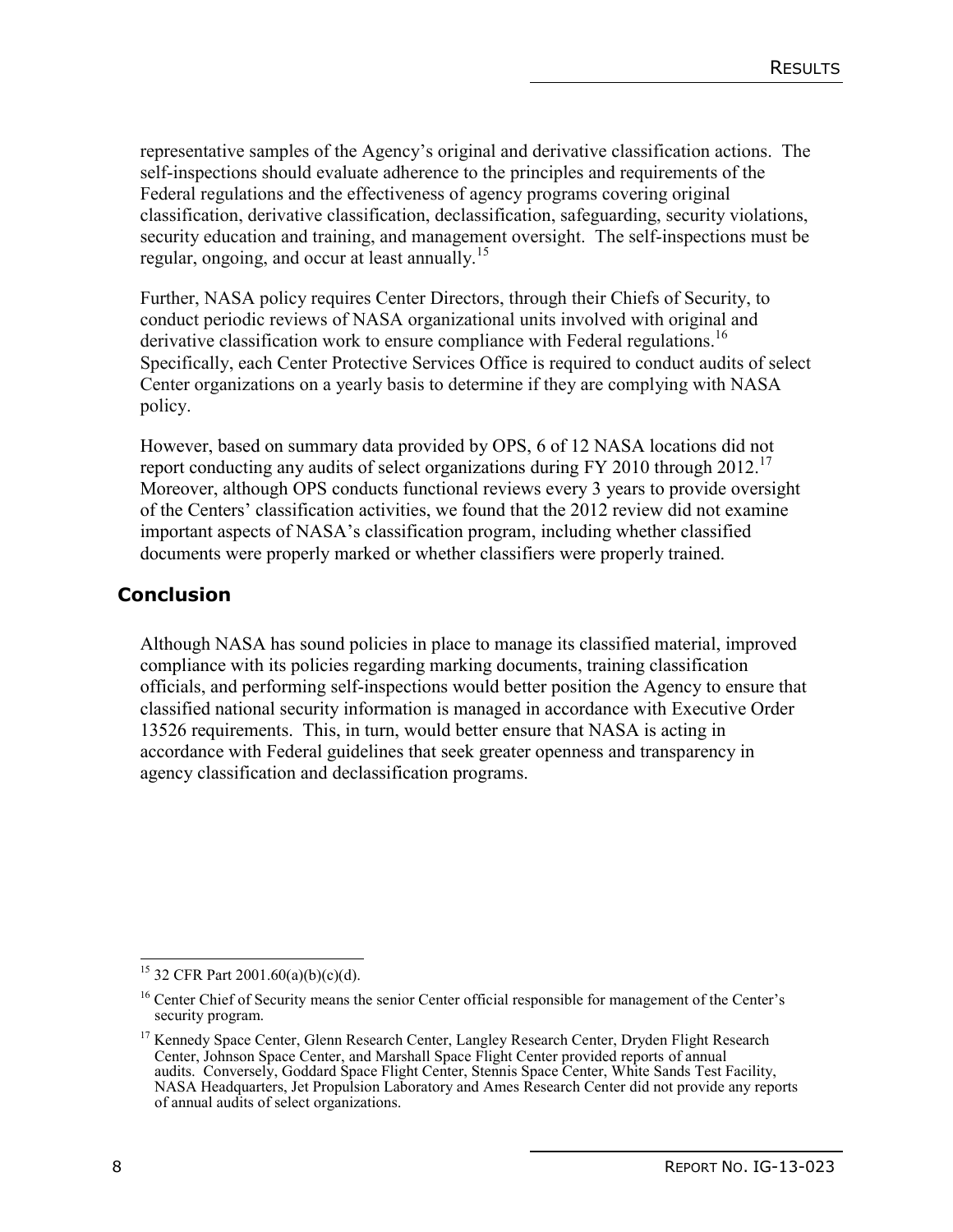# **Recommendations, Management's Response, and Evaluation of Management's Response**

In order to ensure that NASA complies with security classification requirements, we recommended that the NASA Assistant Administrator for Protective Services take the following actions:

**Recommendation 1.** Revise 14 CFR 1203 and NPR 1600.2 to require that persons who apply derivative classification markings receive training in the proper application of the derivative classification principles prior to classifying any information.

**Management's Response.** The Assistant Administrator concurred, agreeing to revise 14 CFR 1203 and NPR 1600.2 to clarify that individuals who apply derivative classification markings must receive the required training prior to classifying any information.

**Evaluation of Management's Response.** Management's proposed actions are responsive; therefore, the recommendation is resolved and will be closed upon completion and verification of the corrective actions.

**Recommendation 2.** Coordinate with Center Chiefs of Protective Services to ensure that persons who apply derivative classification markings receive training before classifying any information and refresher training at least every 2 years thereafter.

**Management's Response.** The Assistant Administrator concurred, stating that OPS will issue an interim policy letter to all Centers and revise NPR 1600.2 to clarify that individuals must complete training prior to classifying any information as well as (at a minimum) every 2 years thereafter.

**Evaluation of Management's Response.** Management's proposed actions are responsive; therefore, the recommendation is resolved and will be closed upon completion and verification of the corrective actions.

**Recommendation 3.** Ensure that the Agency self-inspection program includes regular reviews of NASA's derivative classification actions sufficient to identify and mitigate classification marking and training deficiencies.

**Management's Response.** The Assistant Administrator concurred, stating that OPS will formalize criteria for annual Center self-inspections, provide self-inspection sheets for tracking purposes, and measure the Centers' progress as part of the Integrated Security Functional Reviews.

**Evaluation of Management's Response.** Management's proposed actions are responsive; therefore, the recommendation is resolved and will be closed upon completion and verification of the corrective actions.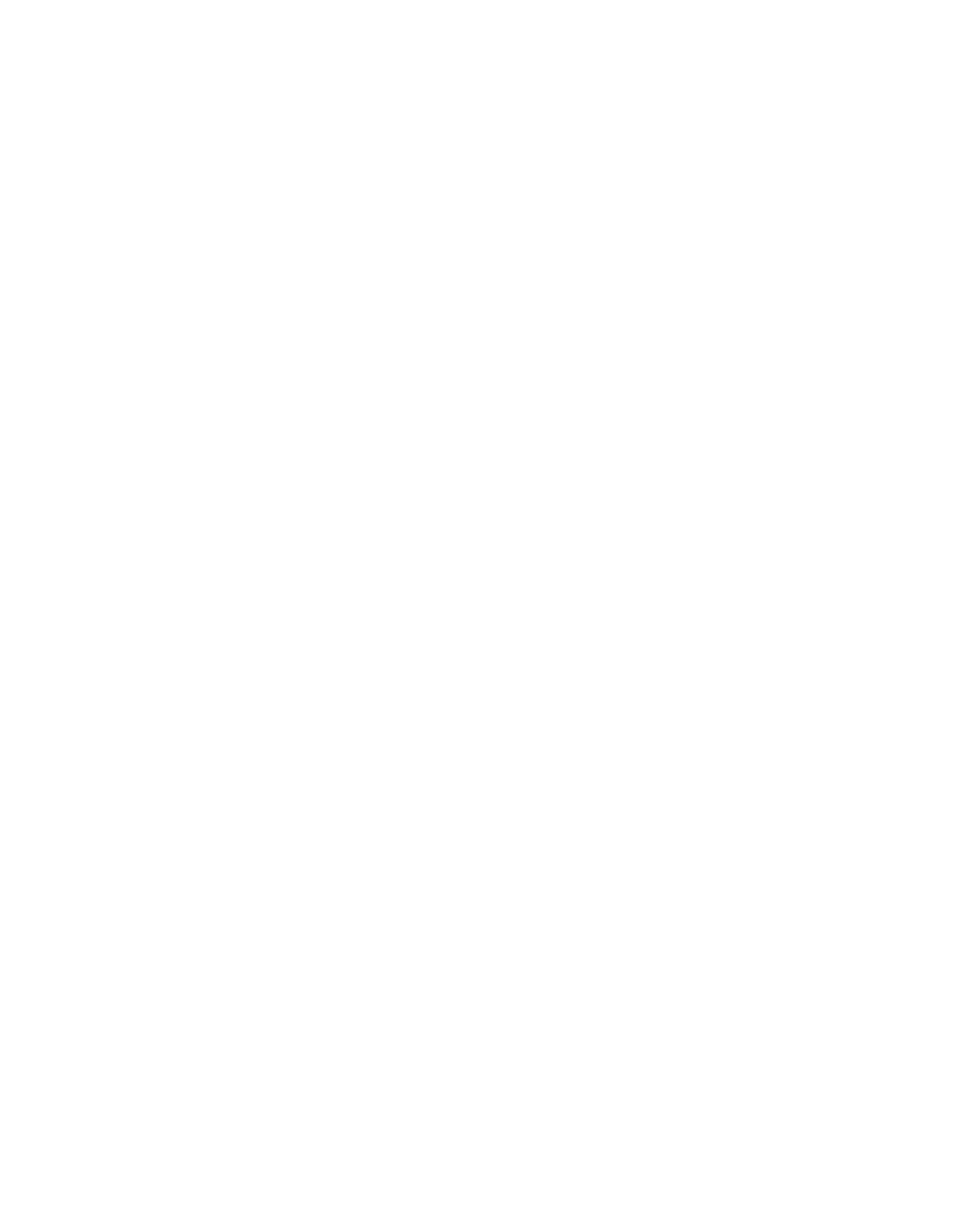# **APPENDIX A**

# **Scope and Methodology**

We performed this audit from July 2013 through September 2013 in accordance with generally accepted government auditing standards. Those standards require that we plan and perform the audit to obtain sufficient, appropriate evidence to provide a reasonable basis for our findings and conclusions based on our audit objectives. We believe that the evidence obtained provides a reasonable basis for our findings and conclusions based on our audit objectives.

Public Law 111-258, "Reducing Over-Classification Act" of 2010, requires Inspectors General coordinate with each other and with the Oversight Office to ensure that evaluations of principles, policies, and procedures for NASA Classified National Security Information follow a consistent methodology, as appropriate, that allows for cross-agency comparisons. Accordingly, we contacted the Oversight Office and requested copies of Inspectors General reports it had received. Additionally, we reviewed the audit reports issued by two Inspectors General.

At the request of the Council of the Inspectors General on Integrity and Efficiency (CIGIE) Inspection and Evaluation Committee and with the approval of the CIGIE Executive Council, the Department of Defense (DOD) OIG led a working group consisting of other OIGs in developing detailed guidance for OIGs to use, where appropriate, in evaluating their agencies processes for following Executive Order 13526, "Classified National Security Information," and its implementing directive, 32 CFR Part 2001, "Classified National Security Information."<sup>18</sup> In part, we used the DOD evaluation guide to interview with the Assistant Administrator for Protective Services, one of four NASA original classification authorities; interview two derivative classifiers; and evaluate the extent that NPR 1600.2 adequately prescribes policy and procedures that, if effectively followed, meet requirements of the Order and its implementing directive. We also requested supporting documentation, to substantiate the completion of required derivative classification training.

To identify the number of original and derivative classification decisions and declassification actions made Agency-wide, we reviewed NASA's Standard Form 311 "Agency Security Classification Management Program Data," that had been submitted to the Oversight Office for FYs 2010, 2011, and 2012.

NASA had no original classifications during FYs 2010, 2011, and 2012. To identify the propriety of classification markings, we reviewed 16 derivatively classified documents.

 <sup>18</sup> On behalf of CIGIE, DOD OIG issued *A Standard User's Guide for Inspectors General Conducting Evaluations Under Public Law 111-258, the "Reducing Over-Classification Act,"* on January 22, 2013.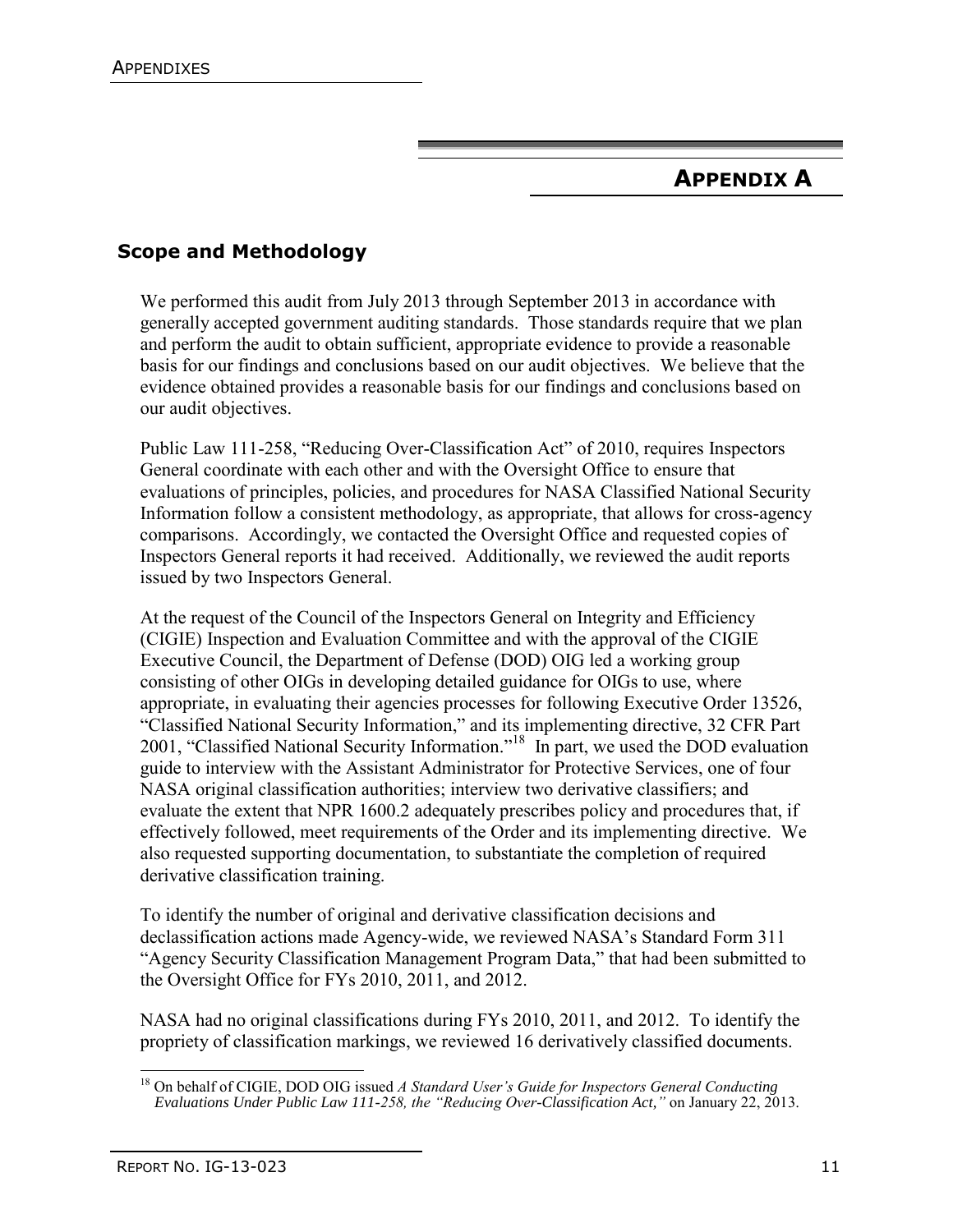We reviewed the Agency-wide self-inspection reports submitted to the Oversight Office for FYs 2011 and 2012. Also, we requested copies of NASA Headquarters Center inspection reports for FYs 2010, 2011, and 2012 that had been submitted to NASA OPS.

**Use of Computer-Processed Data.** NASA Counterintelligence Program personnel printed and provided hard copies of 12 documents that were maintained in their electronic investigative database so that we could examine the propriety of the documents' classification markings. We did not verify the hard copy documents to the source documents, but considered the documents that we examined reliable for the purposes of the review.

#### **Review of Internal Controls**

We reviewed 14 CFR 1203 and NPR 1600.2 to determine if NASA's prescribed policy and procedures are consistent with the requirements of the Order and the implementing directive. We interviewed an original and two derivative classification authorities and determined whether they had adequate knowledge and were following the NASA Classified National Security Information requirements of NPR 1600.2, the Order, and the implementing directive. We reviewed classified documents to determine if they were properly marked and being appropriately declassified. Also, we determined if NASA personnel that classified documents were completing required training. We found that NASA needs to improve some internal controls as discussed in the body of this audit report.

#### **Prior Coverage**

During the last 5 years, the OIGs of the Department of State and the Broadcasting Board of Governors and the Department of Health and Human Services have issued three reports of particular relevance to the subject of this report. Unrestricted reports can be accessed over the Internet at<http://oig.state.gov/latest/> and [http://oig.hhs.gov/oei/reports/.](http://oig.hhs.gov/oei/reports/)

United States Department of State and the Broadcasting Board of Governors OIG

"Evaluation of Department of State Implementation of Executive Order 13526, Classified National Security Information" (AUD-SI-13-22, March 2013)

Department of Health and Human Services OIG

"HHS Adopted, Administered, and Generally Followed Classified Information Policies" (OEI-07-12-00400, May 2013).

"Originally and Derivatively Classified Documents Met Most Federal Requirements" (OEI-07-12-00401, May 2013).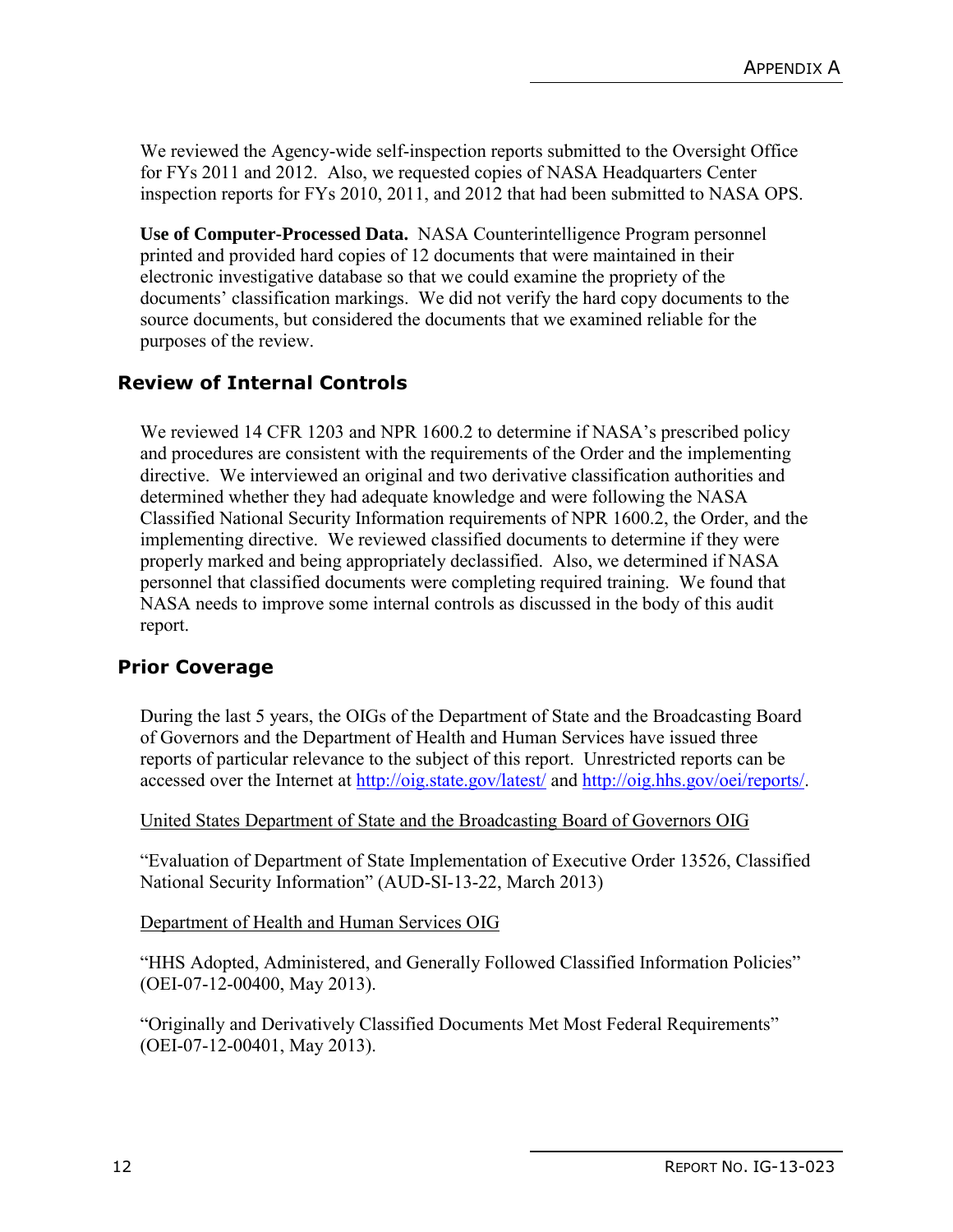# **MANAGEMENT COMMENTS**

|                                                    | Headquarters                                                                                                                                                                                                                                                                                                                                                                                                                                                                                                                                                         | National Aeronautics and Space Administration                                                                                                                                                                                                                                                                                                                                                                                                                                                                                                                                                                                                                                                                                                                                                                          |  |  |  |
|----------------------------------------------------|----------------------------------------------------------------------------------------------------------------------------------------------------------------------------------------------------------------------------------------------------------------------------------------------------------------------------------------------------------------------------------------------------------------------------------------------------------------------------------------------------------------------------------------------------------------------|------------------------------------------------------------------------------------------------------------------------------------------------------------------------------------------------------------------------------------------------------------------------------------------------------------------------------------------------------------------------------------------------------------------------------------------------------------------------------------------------------------------------------------------------------------------------------------------------------------------------------------------------------------------------------------------------------------------------------------------------------------------------------------------------------------------------|--|--|--|
|                                                    |                                                                                                                                                                                                                                                                                                                                                                                                                                                                                                                                                                      | Washington, DC 20546-0001                                                                                                                                                                                                                                                                                                                                                                                                                                                                                                                                                                                                                                                                                                                                                                                              |  |  |  |
|                                                    |                                                                                                                                                                                                                                                                                                                                                                                                                                                                                                                                                                      | September 25, 2013                                                                                                                                                                                                                                                                                                                                                                                                                                                                                                                                                                                                                                                                                                                                                                                                     |  |  |  |
| Reply to Attn of:<br>Office of Protective Services |                                                                                                                                                                                                                                                                                                                                                                                                                                                                                                                                                                      |                                                                                                                                                                                                                                                                                                                                                                                                                                                                                                                                                                                                                                                                                                                                                                                                                        |  |  |  |
|                                                    | TO:                                                                                                                                                                                                                                                                                                                                                                                                                                                                                                                                                                  | Assistant Inspector General for Audits                                                                                                                                                                                                                                                                                                                                                                                                                                                                                                                                                                                                                                                                                                                                                                                 |  |  |  |
|                                                    | FROM:                                                                                                                                                                                                                                                                                                                                                                                                                                                                                                                                                                | Assistant Administrator for Protective Services                                                                                                                                                                                                                                                                                                                                                                                                                                                                                                                                                                                                                                                                                                                                                                        |  |  |  |
|                                                    |                                                                                                                                                                                                                                                                                                                                                                                                                                                                                                                                                                      | SUBJECT: Response to OIG Draft Audit Report, "NASA's Compliance with Executive<br>Order 13526: Classified National Security Information" (Assignment Number<br>A-13-017-00)                                                                                                                                                                                                                                                                                                                                                                                                                                                                                                                                                                                                                                            |  |  |  |
|                                                    | REF:                                                                                                                                                                                                                                                                                                                                                                                                                                                                                                                                                                 | OIG memorandum of September 11, 2013 forwarding the subject audit report                                                                                                                                                                                                                                                                                                                                                                                                                                                                                                                                                                                                                                                                                                                                               |  |  |  |
|                                                    | The Office of Protective Services (OPS) appreciates the opportunity to review your draft<br>report entitled, "NASA's Compliance with Executive Order 13526: Classified National<br>Security Information" (Assignment No. A-13-017-00).                                                                                                                                                                                                                                                                                                                               |                                                                                                                                                                                                                                                                                                                                                                                                                                                                                                                                                                                                                                                                                                                                                                                                                        |  |  |  |
|                                                    | In the draft report, the Office of the Inspector General (OIG) articulates that although NASA<br>has sound policies in place to manage its classified material, improved compliance with its<br>policies regarding marking documents, training classification officials, and performing self-<br>inspections would better position the Agency to ensure that classified national security<br>information is managed in accordance with Executive Order 13526 requirements. NASA's<br>response to the recommendations, including planned corrective actions, follows: |                                                                                                                                                                                                                                                                                                                                                                                                                                                                                                                                                                                                                                                                                                                                                                                                                        |  |  |  |
|                                                    | Recommendation 1: Revise 14 CFR 1203 and NPR 1600.2 to require that persons who<br>apply derivative classification markings receive training in the proper application of the<br>derivative classification principles prior to classifying any information.                                                                                                                                                                                                                                                                                                          |                                                                                                                                                                                                                                                                                                                                                                                                                                                                                                                                                                                                                                                                                                                                                                                                                        |  |  |  |
|                                                    | 2015.                                                                                                                                                                                                                                                                                                                                                                                                                                                                                                                                                                | <b>Management's Response:</b> NASA concurs with this recommendation.<br>OPS concurs with the OIG recommendation to revise 14 CFR 1203 and NPR 1600.2 to<br>clarify that individuals who apply derivative classification markings must receive the<br>required training prior to classifying any information. As an administrative comment,<br>14 CFR 1203 grants its authorities mainly by reference; not by detailed, in-document<br>descriptors. NPR 1600.2 is referenced directly in 14 CFR 1203. As a result, it should be<br>noted that while the revision to the NPR will be more detailed, the corresponding revision to<br>the CFR will be nominal and administrative. Estimated completion date to accomplish both<br>the CFR revision and the NPR revision in support of the OIG recommendation is April 30, |  |  |  |
|                                                    |                                                                                                                                                                                                                                                                                                                                                                                                                                                                                                                                                                      |                                                                                                                                                                                                                                                                                                                                                                                                                                                                                                                                                                                                                                                                                                                                                                                                                        |  |  |  |
|                                                    |                                                                                                                                                                                                                                                                                                                                                                                                                                                                                                                                                                      |                                                                                                                                                                                                                                                                                                                                                                                                                                                                                                                                                                                                                                                                                                                                                                                                                        |  |  |  |
|                                                    |                                                                                                                                                                                                                                                                                                                                                                                                                                                                                                                                                                      |                                                                                                                                                                                                                                                                                                                                                                                                                                                                                                                                                                                                                                                                                                                                                                                                                        |  |  |  |
|                                                    |                                                                                                                                                                                                                                                                                                                                                                                                                                                                                                                                                                      |                                                                                                                                                                                                                                                                                                                                                                                                                                                                                                                                                                                                                                                                                                                                                                                                                        |  |  |  |
|                                                    |                                                                                                                                                                                                                                                                                                                                                                                                                                                                                                                                                                      |                                                                                                                                                                                                                                                                                                                                                                                                                                                                                                                                                                                                                                                                                                                                                                                                                        |  |  |  |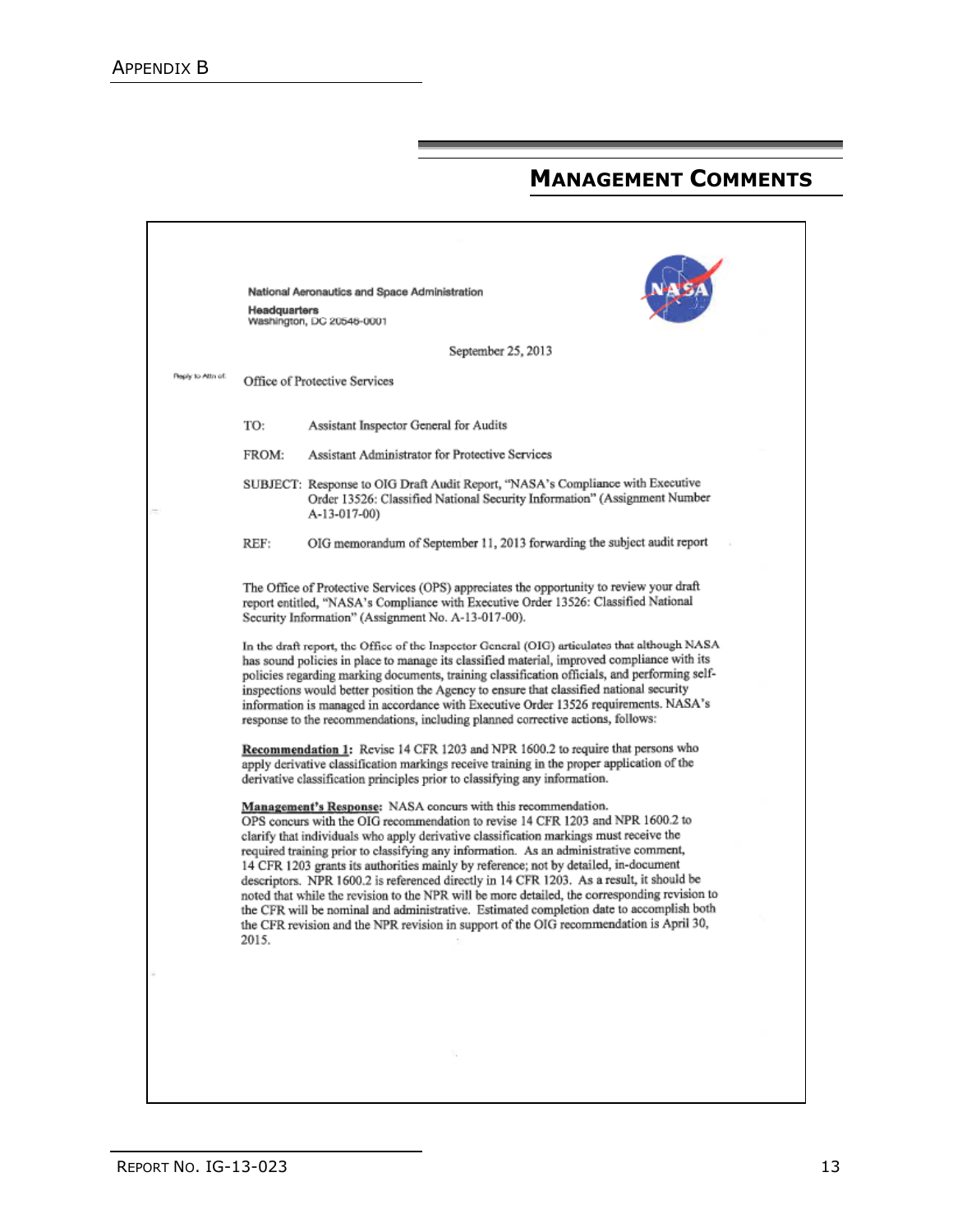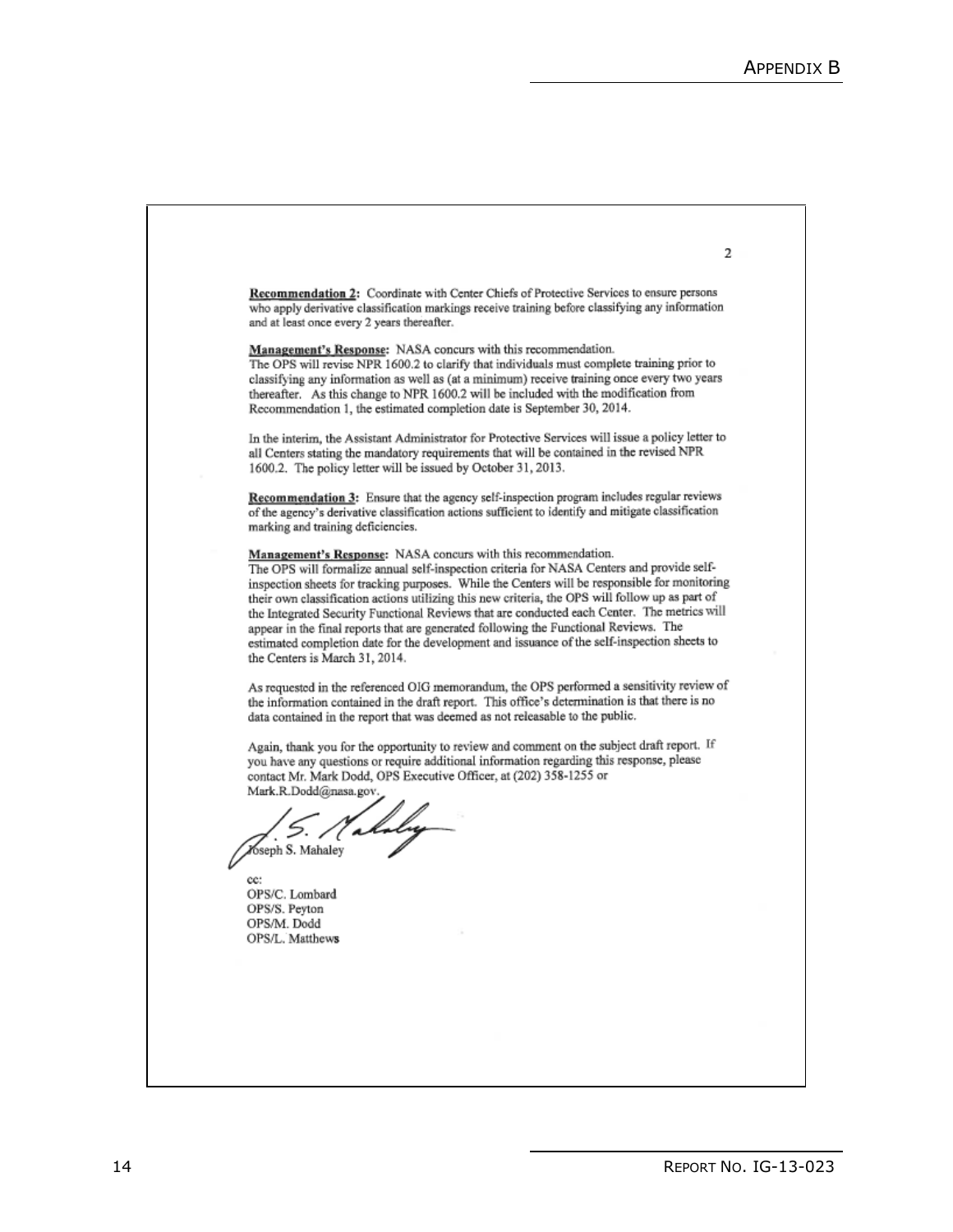# **REPORT DISTRIBUTION**

### **National Aeronautics and Space Administration**

Administrator Associate Administrator Chief of Staff Assistant Administrator for Protective Services NASA Advisory Council's Audit, Finance, and Analysis Committee

#### **Non-NASA Organizations and Individuals**

Office of Management and Budget Deputy Associate Director, Energy and Science Division Branch Chief, Science and Space Programs Branch Government Accountability Office Director, Office of Acquisition and Sourcing Management National Archives and Records Administration Director, Information Security Oversight Office

#### **Congressional Committees and Subcommittees, Chairman and Ranking Member**

Senate Committee on Appropriations Subcommittee on Commerce, Justice, Science, and Related Agencies Senate Committee on Commerce, Science, and Transportation Subcommittee on Science and Space Senate Committee on Homeland Security and Governmental Affairs Senate Select Committee on Intelligence House Committee on Appropriations Subcommittee on Commerce, Justice, Science, and Related Agencies House Committee on Homeland Security House Committee on Oversight and Government Reform Subcommittee on Government Operations House Committee on Science, Space, and Technology Subcommittee on Oversight House Permanent Select Committee on Intelligence Subcommittee on Space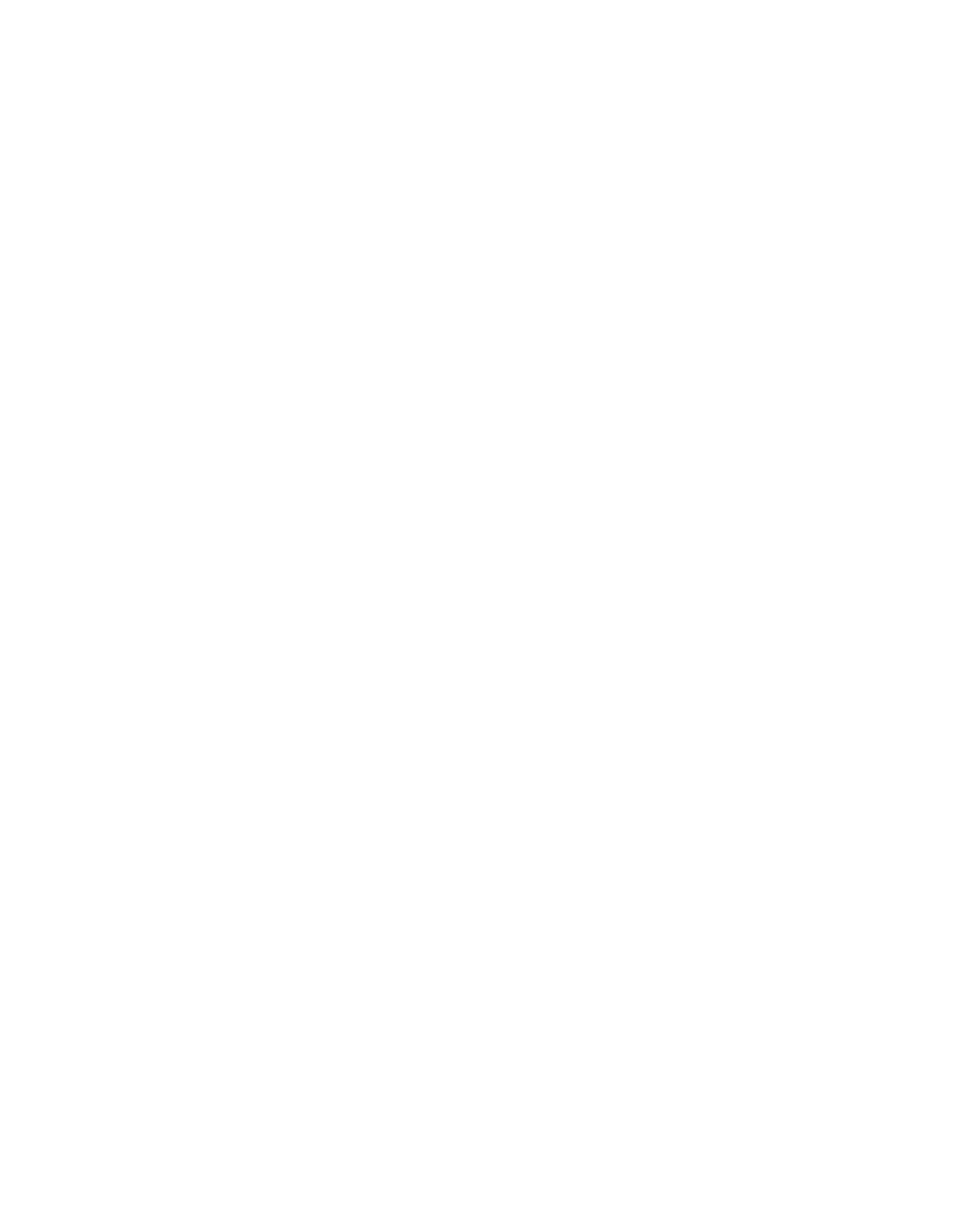Major Contributors to the Report: Ridge Bowman, Director, Space Operations Directorate Kenneth Sidney, Project Manager Ellis Lee, Lead Auditor Gene Bauer, Auditor Cedric Campbell, Associate Counsel to the Inspector General